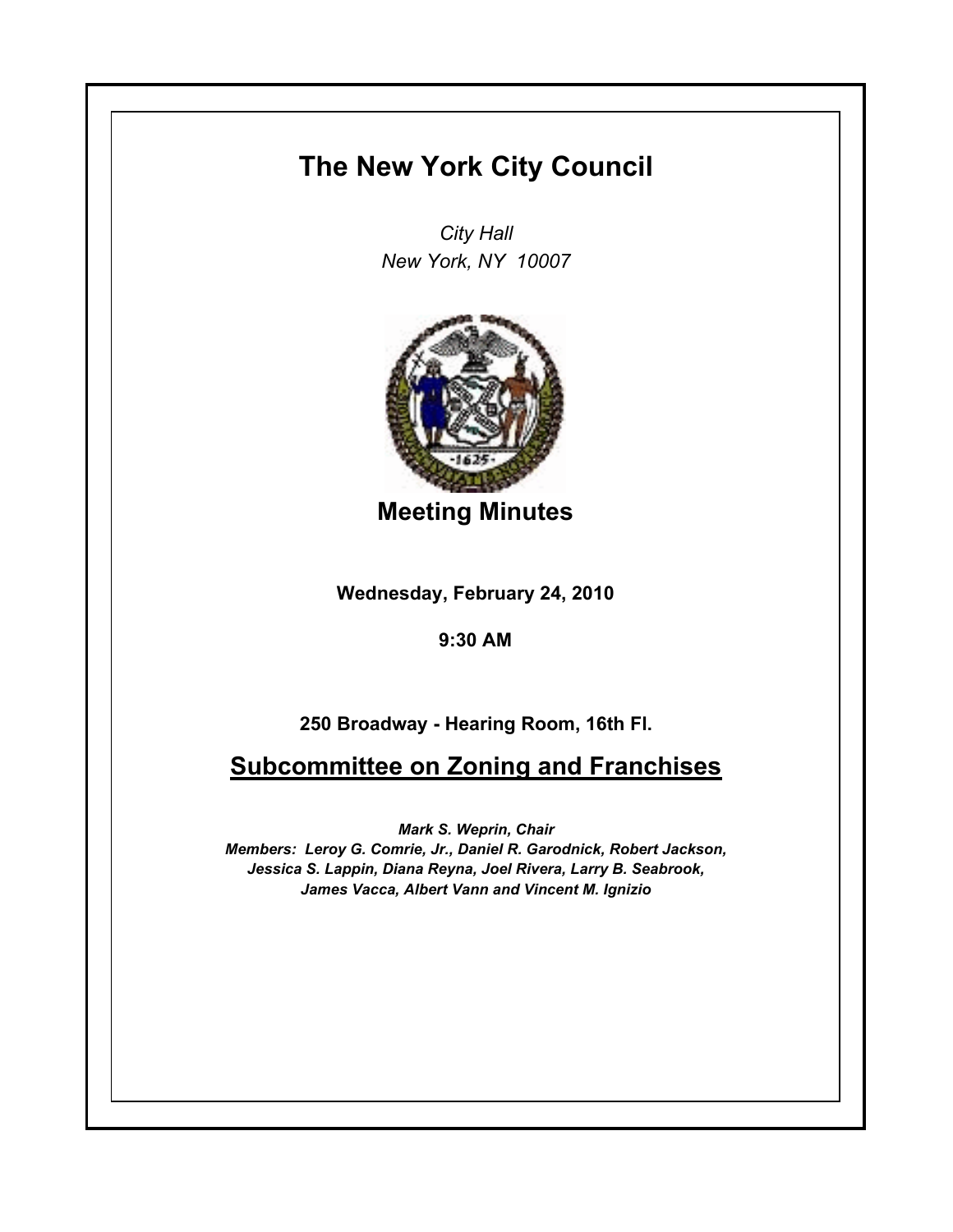| Roll Call                                                                                                                                                                                                                                                                                   |                                                                                                                                                                                                                                                                                                                 |                                                                                                                      |  |  |
|---------------------------------------------------------------------------------------------------------------------------------------------------------------------------------------------------------------------------------------------------------------------------------------------|-----------------------------------------------------------------------------------------------------------------------------------------------------------------------------------------------------------------------------------------------------------------------------------------------------------------|----------------------------------------------------------------------------------------------------------------------|--|--|
|                                                                                                                                                                                                                                                                                             | Present: Weprin, Comrie Jr., Garodnick, Jackson, Seabrook, Vacca and Vann                                                                                                                                                                                                                                       |                                                                                                                      |  |  |
|                                                                                                                                                                                                                                                                                             |                                                                                                                                                                                                                                                                                                                 | Absent: Lappin, Reyna, Rivera and Ignizio                                                                            |  |  |
| LU 0028-2010                                                                                                                                                                                                                                                                                | Application no. N 100052 ZRM by the Department of Housing<br>Preservation and Development, pursuant to Section 201 of the New<br>York City Charter, for an amendment of the Zoning Resolution of<br>the City of New York relating to Article IX, Chapter 6 (Special Clinton<br>District), Borough of Manhattan. |                                                                                                                      |  |  |
|                                                                                                                                                                                                                                                                                             | <b>Attachments:</b>                                                                                                                                                                                                                                                                                             | Land Use Calendar - Week of February 22 - February 26, 2010, Agenda of<br>the Land Use Committee - February 25, 2010 |  |  |
|                                                                                                                                                                                                                                                                                             | This Land Use Application was Hearing Held by Committee                                                                                                                                                                                                                                                         |                                                                                                                      |  |  |
|                                                                                                                                                                                                                                                                                             | <u>Attachments:</u>                                                                                                                                                                                                                                                                                             | Land Use Calendar - Week of February 22 - February 26, 2010, Agenda of<br>the Land Use Committee - February 25, 2010 |  |  |
|                                                                                                                                                                                                                                                                                             | approved by Roll Call.                                                                                                                                                                                                                                                                                          | A motion was made that this Land Use Application be Approved by Subcommittee                                         |  |  |
| Affirmative: 7-                                                                                                                                                                                                                                                                             |                                                                                                                                                                                                                                                                                                                 |                                                                                                                      |  |  |
|                                                                                                                                                                                                                                                                                             |                                                                                                                                                                                                                                                                                                                 | Weprin, Comrie Jr., Garodnick, Jackson, Seabrook, Vacca and Vann                                                     |  |  |
|                                                                                                                                                                                                                                                                                             | Absent: $4 -$                                                                                                                                                                                                                                                                                                   | Lappin, Reyna, Rivera and Ignizio                                                                                    |  |  |
| LU 0029-2010<br>Application no. C 100051 ZMM, submitted by the New York City<br>Department of Housing and Preservation and Development<br>pursuant to Sections 197-c and 201 of the New York City Charter,<br>for an amendment of the Zoning Map of the City of New York,<br>Section No 8c. |                                                                                                                                                                                                                                                                                                                 |                                                                                                                      |  |  |
|                                                                                                                                                                                                                                                                                             | <b>Attachments:</b>                                                                                                                                                                                                                                                                                             | Land Use Calendar - Week of February 22 - February 26, 2010, Agenda of<br>the Land Use Committee - February 25, 2010 |  |  |
| This Land Use Application was Hearing Held by Committee                                                                                                                                                                                                                                     |                                                                                                                                                                                                                                                                                                                 |                                                                                                                      |  |  |
|                                                                                                                                                                                                                                                                                             | <b>Attachments:</b>                                                                                                                                                                                                                                                                                             | Land Use Calendar - Week of February 22 - February 26, 2010, Agenda of<br>the Land Use Committee - February 25, 2010 |  |  |
| A motion was made that this Land Use Application be Approved by Subcommittee<br>approved by Roll Call.                                                                                                                                                                                      |                                                                                                                                                                                                                                                                                                                 |                                                                                                                      |  |  |
|                                                                                                                                                                                                                                                                                             | Affirmative: 7 -                                                                                                                                                                                                                                                                                                |                                                                                                                      |  |  |
|                                                                                                                                                                                                                                                                                             |                                                                                                                                                                                                                                                                                                                 | Weprin, Comrie Jr., Garodnick, Jackson, Seabrook, Vacca and Vann                                                     |  |  |
|                                                                                                                                                                                                                                                                                             | Absent: 4 -                                                                                                                                                                                                                                                                                                     | Lappin, Reyna, Rivera and Ignizio                                                                                    |  |  |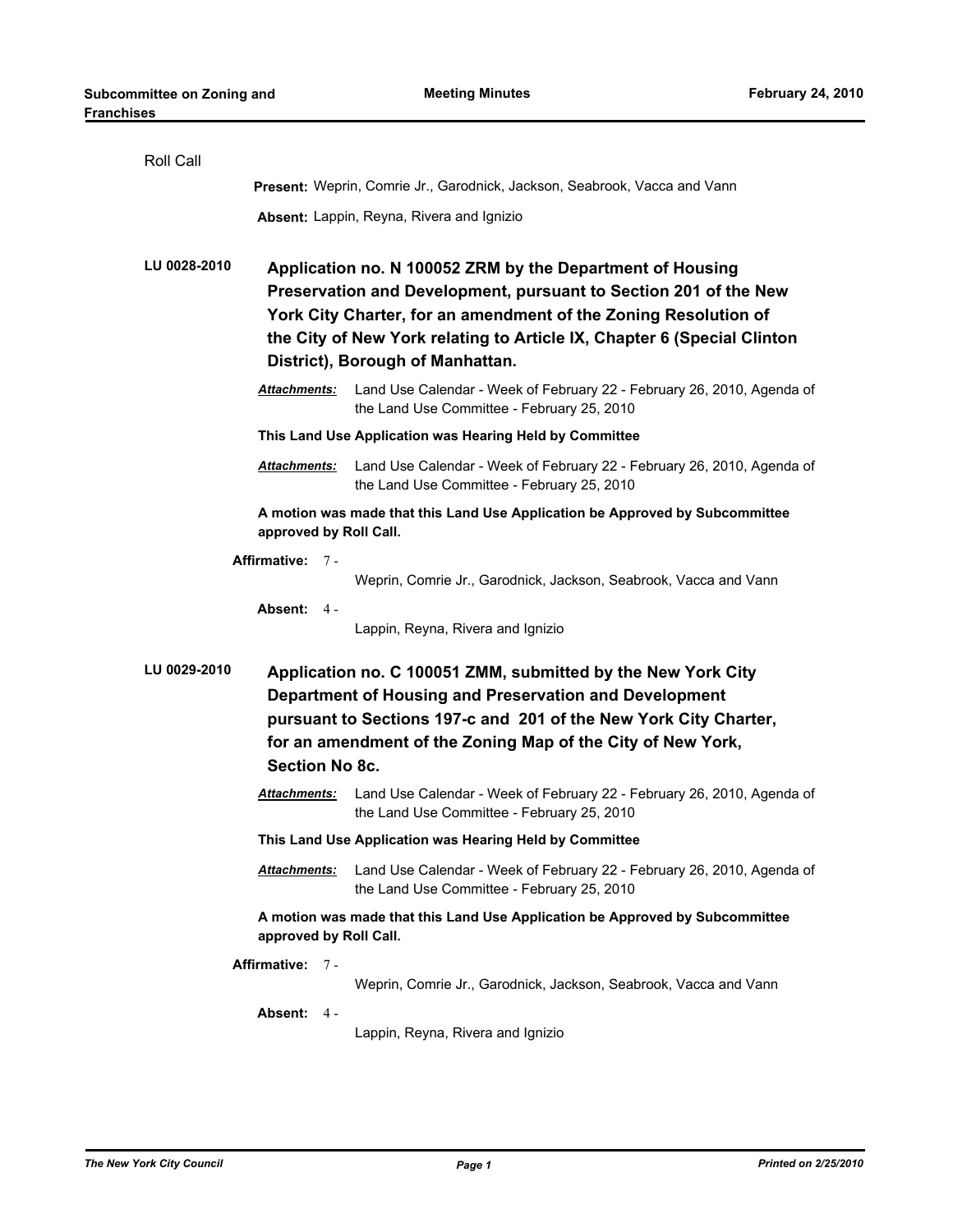| LU 0030-2010                                                                                           |                                                         | Application no. C 100053 ZSM submitted by the New York City<br>Department of Housing and Preservation and Development.,<br>pursuant to Sections 197-c and 201 of the New York City Charter<br>for the grant of a special permit pursuant to Section 74-681 (a) (1) of<br>the Zoning Resolution to allow that portion of the railroad or transit<br>right of way in connection with a proposed mixed use development<br>on property located at 592-608 Eleventh Avenue a.k.a. 507-533 West<br>44th Street a.k.a. 508-558 West 45th Street (Block 1073, Lot 1),<br>within a General Large Scale Development, Borough of Manhattan<br>This application is subject to review and action by the Land Use<br>Committee only if called-up by vote of the Council pursuant to Rule<br>11.20b of the Council and §20-226(g) of the New York City<br><b>Administrative Code.</b>                 |  |  |
|--------------------------------------------------------------------------------------------------------|---------------------------------------------------------|----------------------------------------------------------------------------------------------------------------------------------------------------------------------------------------------------------------------------------------------------------------------------------------------------------------------------------------------------------------------------------------------------------------------------------------------------------------------------------------------------------------------------------------------------------------------------------------------------------------------------------------------------------------------------------------------------------------------------------------------------------------------------------------------------------------------------------------------------------------------------------------|--|--|
|                                                                                                        | Attachments:                                            | Land Use Calendar - Week of February 22 - February 26, 2010, Agenda of<br>the Land Use Committee - February 25, 2010                                                                                                                                                                                                                                                                                                                                                                                                                                                                                                                                                                                                                                                                                                                                                                   |  |  |
|                                                                                                        | This Land Use Application was Hearing Held by Committee |                                                                                                                                                                                                                                                                                                                                                                                                                                                                                                                                                                                                                                                                                                                                                                                                                                                                                        |  |  |
|                                                                                                        | <u>Attachments:</u>                                     | Land Use Calendar - Week of February 22 - February 26, 2010, Agenda of<br>the Land Use Committee - February 25, 2010                                                                                                                                                                                                                                                                                                                                                                                                                                                                                                                                                                                                                                                                                                                                                                   |  |  |
| A motion was made that this Land Use Application be Approved by Subcommittee<br>approved by Roll Call. |                                                         |                                                                                                                                                                                                                                                                                                                                                                                                                                                                                                                                                                                                                                                                                                                                                                                                                                                                                        |  |  |
|                                                                                                        | Affirmative: 7-                                         |                                                                                                                                                                                                                                                                                                                                                                                                                                                                                                                                                                                                                                                                                                                                                                                                                                                                                        |  |  |
|                                                                                                        | Absent: $4 -$                                           | Weprin, Comrie Jr., Garodnick, Jackson, Seabrook, Vacca and Vann<br>Lappin, Reyna, Rivera and Ignizio                                                                                                                                                                                                                                                                                                                                                                                                                                                                                                                                                                                                                                                                                                                                                                                  |  |  |
| LU 0031-2010                                                                                           | Attachments:                                            | Application no. C 100054 ZSM submitted by the New York City<br>Department of Housing and Preservation and Development.,<br>pursuant to Sections 197-c and 201 of the New York City Charter<br>for the grant of a special permit pursuant to Sections 74-743 (a)(1)<br>and 74-743 (a) (2) of the Zoning Resolution to facilitate a proposed<br>mixed use development on property located at 592-608 Eleventh<br>Avenue a.k.a. 507-533 West 44th Street a.k.a. 508-558 West 45th<br>Street (Block 1073, Lot 1), within a General Large Scale<br>Development, Borough of Manhattan This application is subject<br>to review and action by the Land Use Committee only if called-up<br>by vote of the Council pursuant to Rule 11.20b of the Council and<br>§20-226(g) of the New York City Administrative Code.<br>Land Use Calendar - Week of February 22 - February 26, 2010, Agenda of |  |  |

the Land Use Committee - February 25, 2010

**This Land Use Application was Hearing Held by Committee**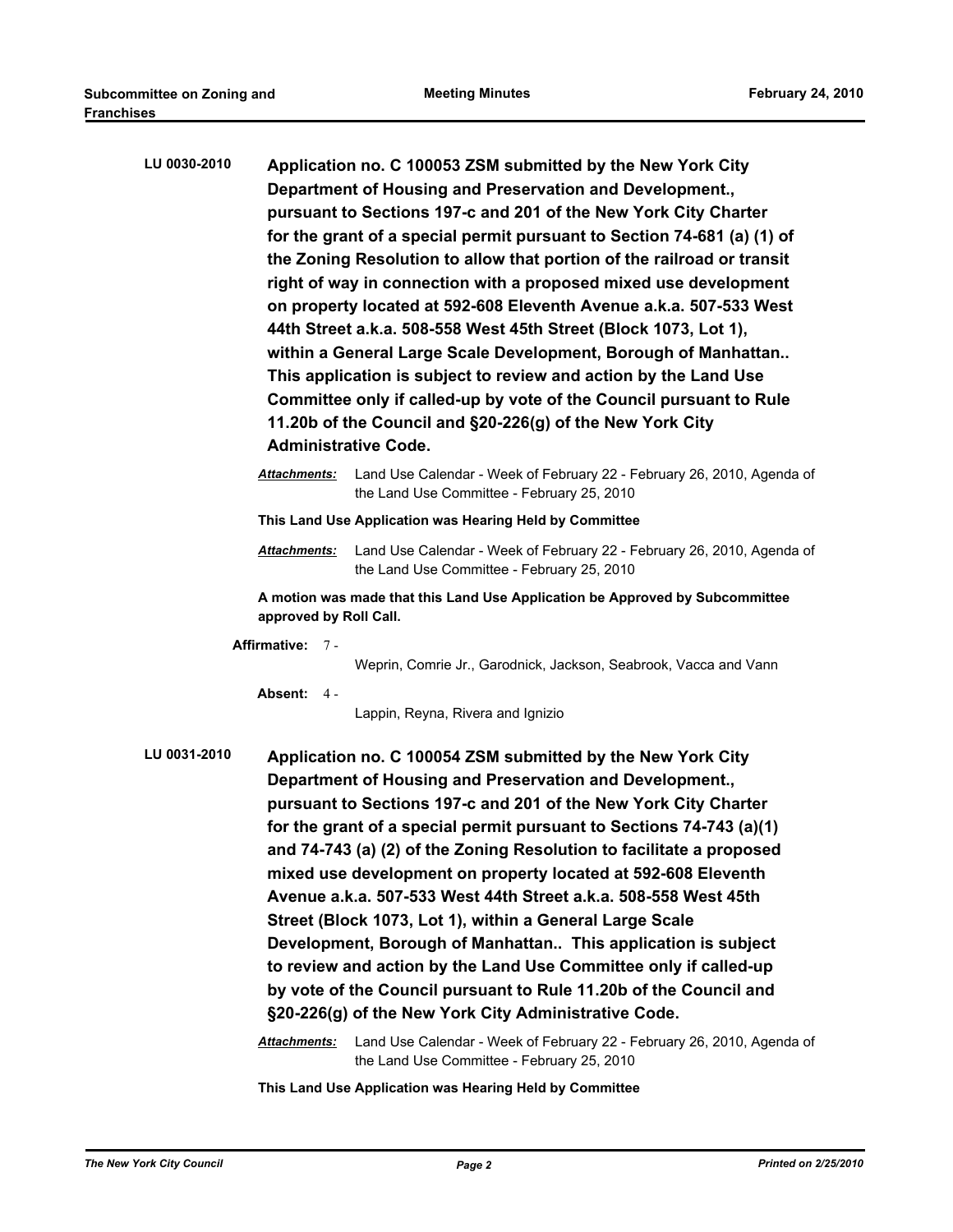|                                                                                                                                                                                                                                                                                                                                                                                                                                                                                                                                               | <u>Attachments:</u> | Land Use Calendar - Week of February 22 - February 26, 2010, Agenda of<br>the Land Use Committee - February 25, 2010                                                                                                                                                                                                                                                                                                                                                                                                                                                                                                                          |  |  |  |
|-----------------------------------------------------------------------------------------------------------------------------------------------------------------------------------------------------------------------------------------------------------------------------------------------------------------------------------------------------------------------------------------------------------------------------------------------------------------------------------------------------------------------------------------------|---------------------|-----------------------------------------------------------------------------------------------------------------------------------------------------------------------------------------------------------------------------------------------------------------------------------------------------------------------------------------------------------------------------------------------------------------------------------------------------------------------------------------------------------------------------------------------------------------------------------------------------------------------------------------------|--|--|--|
| A motion was made that this Land Use Application be Approved by Subcommittee<br>approved by Roll Call.                                                                                                                                                                                                                                                                                                                                                                                                                                        |                     |                                                                                                                                                                                                                                                                                                                                                                                                                                                                                                                                                                                                                                               |  |  |  |
|                                                                                                                                                                                                                                                                                                                                                                                                                                                                                                                                               | Affirmative: 7 -    |                                                                                                                                                                                                                                                                                                                                                                                                                                                                                                                                                                                                                                               |  |  |  |
|                                                                                                                                                                                                                                                                                                                                                                                                                                                                                                                                               |                     | Weprin, Comrie Jr., Garodnick, Jackson, Seabrook, Vacca and Vann                                                                                                                                                                                                                                                                                                                                                                                                                                                                                                                                                                              |  |  |  |
|                                                                                                                                                                                                                                                                                                                                                                                                                                                                                                                                               | Absent: 4 -         | Lappin, Reyna, Rivera and Ignizio                                                                                                                                                                                                                                                                                                                                                                                                                                                                                                                                                                                                             |  |  |  |
| <b>LU 0032-2010</b><br>Application no. C 100055 HAM, submitted by the Department of<br>Housing Preservation and Development, an Urban Development<br>Action Area Designation and Project, located at 592-608 Eleventh<br>Avenue, 507-553 West 44th Street and 508-558 West 45th Street<br>(Block 1073, p/o Lot 1) Borough of Manhattan, Council District no.<br>3. This matter is subject to council Review and action pursuant to §<br>197-c and § 197-d of the New York City Charter and Article 16 of the<br><b>General Municipal Law.</b> |                     |                                                                                                                                                                                                                                                                                                                                                                                                                                                                                                                                                                                                                                               |  |  |  |
|                                                                                                                                                                                                                                                                                                                                                                                                                                                                                                                                               | <b>Attachments:</b> | Land Use Calendar - Week of February 22 - February 26, 2010, Agenda of<br>the Land Use Committee - February 25, 2010                                                                                                                                                                                                                                                                                                                                                                                                                                                                                                                          |  |  |  |
| This Land Use Application was Hearing Held by Committee                                                                                                                                                                                                                                                                                                                                                                                                                                                                                       |                     |                                                                                                                                                                                                                                                                                                                                                                                                                                                                                                                                                                                                                                               |  |  |  |
|                                                                                                                                                                                                                                                                                                                                                                                                                                                                                                                                               | <b>Attachments:</b> | Land Use Calendar - Week of February 22 - February 26, 2010, Agenda of<br>the Land Use Committee - February 25, 2010                                                                                                                                                                                                                                                                                                                                                                                                                                                                                                                          |  |  |  |
| A motion was made that this Land Use Application be Approved by Subcommittee<br>approved by Roll Call.                                                                                                                                                                                                                                                                                                                                                                                                                                        |                     |                                                                                                                                                                                                                                                                                                                                                                                                                                                                                                                                                                                                                                               |  |  |  |
| Affirmative: 7 -                                                                                                                                                                                                                                                                                                                                                                                                                                                                                                                              |                     |                                                                                                                                                                                                                                                                                                                                                                                                                                                                                                                                                                                                                                               |  |  |  |
|                                                                                                                                                                                                                                                                                                                                                                                                                                                                                                                                               |                     | Weprin, Comrie Jr., Garodnick, Jackson, Seabrook, Vacca and Vann                                                                                                                                                                                                                                                                                                                                                                                                                                                                                                                                                                              |  |  |  |
|                                                                                                                                                                                                                                                                                                                                                                                                                                                                                                                                               | Absent: 4 -         | Lappin, Reyna, Rivera and Ignizio                                                                                                                                                                                                                                                                                                                                                                                                                                                                                                                                                                                                             |  |  |  |
| LU 0033-2010                                                                                                                                                                                                                                                                                                                                                                                                                                                                                                                                  | <b>Attachments:</b> | Application no. 20105118 TCM, pursuant to §20-226 of the<br>Administrative Code of the City of New York, concerning the<br>petition of Cantaloupe LLC d/b/a Lovely Day to continue, to<br>maintain and operate an unenclosed sidewalk café located at 196<br>Elizabeth Street, Borough of Manhattan, Council District no. 1. This<br>application is subject to review and action by the Land Use<br>Committee only if called-up by vote of the Council pursuant to Rule<br>11.20b of the Council and §20-226(g) of the New York City<br><b>Administrative Code.</b><br>Land Use Calendar - Week of February 22 - February 26, 2010, Agenda of |  |  |  |
|                                                                                                                                                                                                                                                                                                                                                                                                                                                                                                                                               |                     | the Land Use Committee - February 25, 2010                                                                                                                                                                                                                                                                                                                                                                                                                                                                                                                                                                                                    |  |  |  |

**This Land Use Application was Hearing Held by Committee**